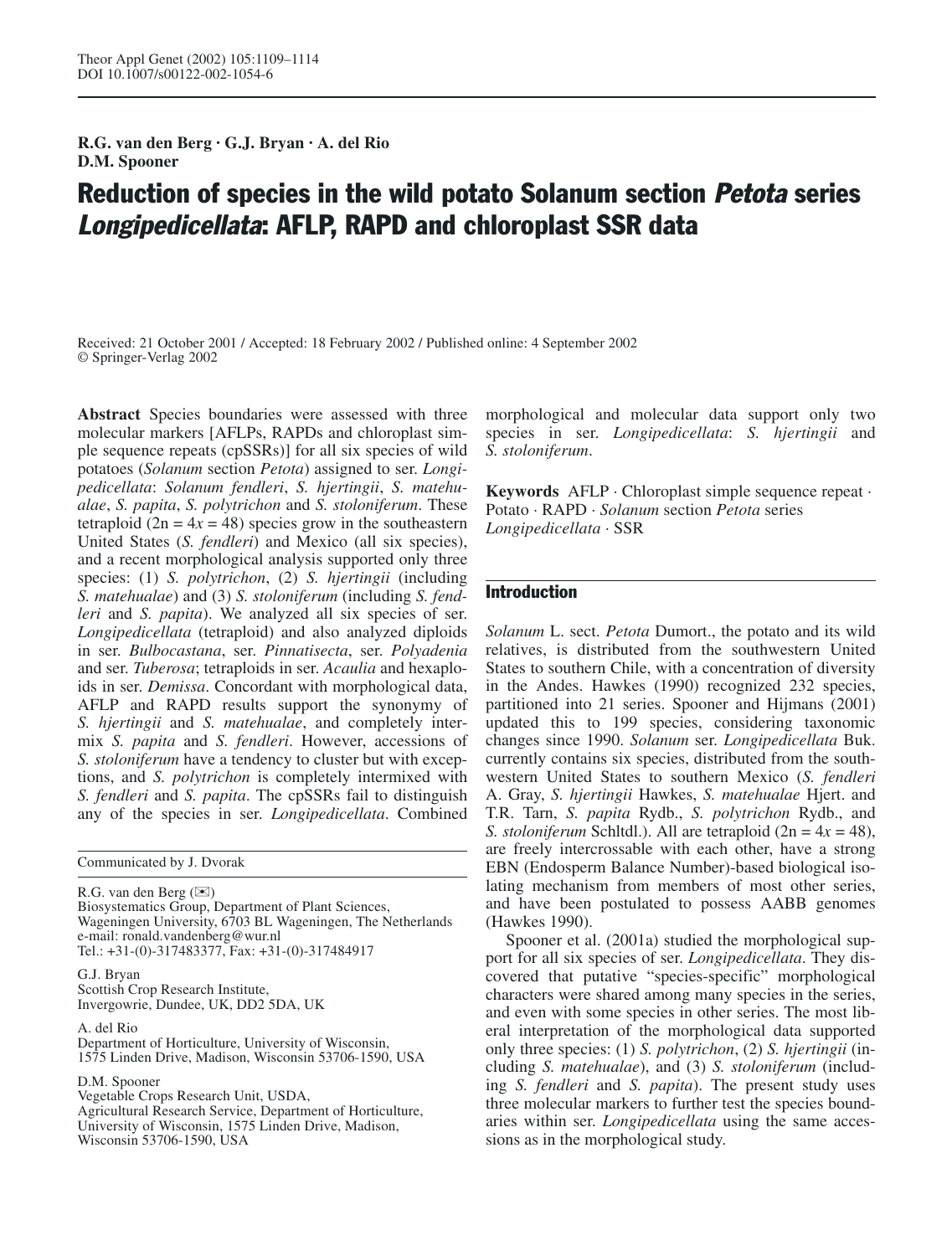**Table 1** Accessions of *Solanum* section *Petota* examined. The species name is followed by the six-digit plant introduction number, the C-number from the Centre for Genetic Resources The Netherlands, or the B-number from the Braunschweig Genetic Resources Centre, Germany; then the accession number corresponding to Figs. 2 and 3; then a map locality corresponding to Figs. 1–3. All accessions were examined for AFLPs (A),  $RAP\overline{D}s$  (R) and cpSSRs (C), unless noted otherwise

#### Series *Longipedicellata*

*S. fendleri* 458418, 1,1; 458422, 2,1; 458420, 3,3; 275161, 4,4; 275156, 5,5; 498001, 6,6; 498240, 7,6; 497994, 8,7; 497998, 9,9; 497995, 10,10; 558398, 11,11; 558397, 12,12; 262895, 13,13; 283102, 14,14; 558395, 15,15; *S. hjertingii* 498019, 16,21; 545713, 17,21; 251067, 18,22; *S. matehualae* 498050, 19,23; *S. papita* 283101-R, 20,8; 249929-R, 21,17; 275227, 22,17; 498035-R; 23,18; 545732-R, 24,18; 545726, 25,19; 545723-R, 26,20; 498028, 27,24; 498030, 28,24; 545724, 29,24; 498027, 30,25; 275229, 31,26; *S. polytrichon* 255547-R, 32,17; 184770-R; 33,26; 545780, 34,27; 545786-R, 35,29; 498276, 36,35; 558454, 37,35; 255546, 38,37; 338620, 39,41; *S. stoloniferum* 283108, 40,14; 545740-R, 41,20; 545793, 42,28; 255534, 43,33; 239410, 44,39; 558467, 45,41; 186555, 46,42; 161178, 47,43; 186544, 48,43; 365399, 49,43; 498287, 50,47a; 558475, 51,47b; C18332-A,S, 52, unknown locality

#### Members of other series

*S. acaule* 472735-R, 53; *S. albicans* 230494-R, 54; *S. avilesii* 498091, 55; *S. brachycarpum* C17721, 56; C18347-A,S, 57; C20561-A,S, 58; *S. berthaultii* 283069, 59; *S. bulbocastanum* 255516, 60; *S. brachistotrichium* 320265, 61; *S. demissum* C17787-A,S, 62; C17788-A,S, 63; 205514, 64; C17817, 65; *S. guerreroense* C18920, 66; B7186, 67; *S. hougasii* 161174-R, 68; 161726-R, 69; *S. iopetalum* C20572, 70; 275182-R, 71; *S. piurae* 310997, 72; *S. polyadenium* 347769-R, 73; *S. schenckii* C18361-A,S, 74; *S. verrucosum* 310966-R, 75; 498061, 76; 545745, 77; 558457, 78

### Materials and methods

#### Species

We analyzed a total of 78 accessions, and mapped members of ser. *Longipedicellata* to 36 generalized geographic regions (Table 1, Fig. 1). Fifty six of these 78 accessions were analyzed in common with AFLP, RAPD and cpSSR data. For efficient comparison to the morphological study of Spooner et al. (2001a) we maintain the same map numbering scheme of that paper. We analyzed all six species of ser. *Longipedicellata* (*S. fendleri* 15 accessions, *S. hjertingii* 3, *S. matehualae* 1, the only accession available of this rare species, *S. papita* 12, *S. polytrichon* 8, and *S. stoloniferum* 13). We also analyzed diploid species in ser. *Bulbocastana* (Rydb.) Hawkes (*S. bulbocastanum* Dunal 1), ser. *Pinnatisecta* (Rydb.) Hawkes (*S. brachistotrichium* (Bitter) Rydb. 1), ser. *Piurae* Hawkes (*S. piurae* Bitter 1), ser. *Polyadenia* Correll (*S. polyadenium* Greenm. 1), ser. *Tuberosa* (Rydb.) Hawkes (*S. avilesii* Hawkes and Hjert. 1, *S. berthaultii* Hawkes 1, *S. verrucosum* Schltdl. 4); tetraploid and hexaploid species in ser. *Acaulia* Juz. (*S. acaule* Bitter 1, *S. albicans* 1) and hexaploid species in ser. *Demissa* Buk. (*S. brachycarpum* Correll 3, *S. demissum* Lindl. 4, *S. guerreroense* Correll 2, *S. hougasii* Correll 2, *S. iopetalum* (Bitter) Hawkes 2, *S. schenckii* Bitter 1). Cladistic studies of Spooner and Castillo (1997) support *S. brachistotrichium*, *S. bulbocastanum*, *S. piurae*, and *S. polyadenium* as outgroups.

Most accessions were from the National Research Support Program-6 (NRSP-6; Bamberg et al. 1996). They represent the maximum geographic distribution available from genebank collections (Fig. 1) and nearly the entire geographic ranges for these species. Vouchers are deposited at NRSP-6 Sturgeon Bay, Wisconsin. Identifications of these accessions were provided by visiting taxonomists to NRSP-6 to identify living representatives.

#### DNA isolation and purification

All molecular marker studies used DNA aliquots from the same single extraction of a single individual per accession. Fresh leaves were collected from 2-month-old plants and DNA was extracted following the procedure of Doyle and Doyle (1987), with purification on CsCl/ethidium bromide gradients.

#### AFLP primer selection and amplification

Two AFLP primer combinations, chosen based on successful use in wild potatoes, were used to generate AFLP fragments (Kardolus 1998). One set of fragments (primers *Eco*RI+AAC/*Mse*I+CAC),

was generated with the AFLP® plant mapping kit (Perkin Elmer Applied Biosystems) following the manufacturer's directions. KeyGene Marker Systems (Wageningen, The Netherlands) generated another fragment set (*Eco*RI+ACA/*Mse*I+CAC) using procedures described in Vos et al. (1995).

#### RAPD primer selection and amplification

A total of 21 10-mer RAPD primers (Operon Technologies, Almeda, Calif.) were selected based on clearly discernible polymorphic bands: OPA-2, OPA-4, OPAA-1, OPAA-10, OPAA-14, OPAA1-6, OPAC1-5, OPAC-9, OPAF-3, OPAG-4, OPAG-9, OPAI-10, OPAJ-1, OPD-1, OPE-18, OPG-6, OPM-12, OPM-2, OPQ-17, OPU-3 and OPV-8. Procedures follow Spooner et al. (2001b).

#### Chloroplast DNA SSR amplification

Ten cpSSR primer pairs were used in this study (NTCP3, NTCP4, NTCP6, NTCP7, NTCP8, NTCP9, NTCP11, NTCP12, NTCP18 and NTCP39) and were selected on the basis of the high levels of intra- and inter-specific polymorphism shown in Bryan et al. (1999). Genomic sequences were amplified following procedures in Bryan et al. (1999).

#### Data analysis

All data were analyzed with NTSYS-pc® version 2.02k (Rohlf 1992). The AFLPs and RAPDs are dominant markers, for which Jaccard's similarity coefficient is appropriate. Clustering was performed using the unweighted pair-group method (UPGMA). Cophenetic correlation coefficients were calculated to measure distortion between the similarity matrices and the resulting phenograms (Sokal 1986).

The cpSSRs were analyzed once as alleles arranged by relative size within each of the ten primers (ten characters with ordered multiple states), and also as presence/absence of each allele (44 0/1 characters). The ten-character dataset similarity was calculated using a city block distance measure (MANHAT), and for the 44 character dataset by a simple matching coefficient (SM). Clustering was performed using UPGMA.

Fifty six of the 78 accessions were analyzed in common with all three marker systems (Table 1), and separate analyses were performed on these smaller datasets as described above. Cophenetic value matrices were generated from all three of the resulting phenograms. The Mantel matrix correspondence test was used to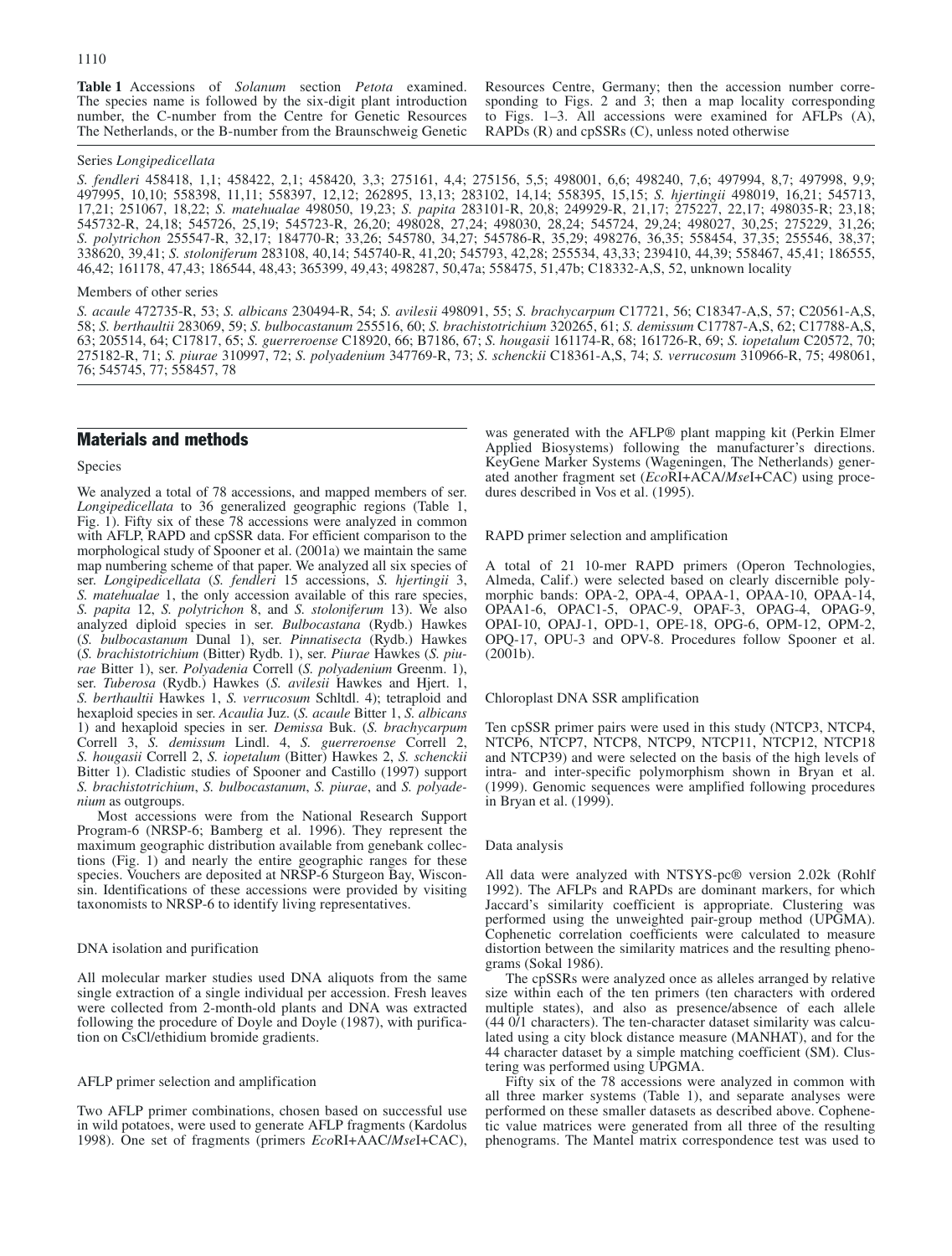**Fig. 1** Map showing the 36 generalized areas of the accessions of *S. fendleri*, *S. hjertingii*, *S. matehualae*, *S. papita*, *S. polytrichon* and *S. stoloniferum* examined in this study. For efficient comparison to the morphological study of Spooner et al. (2001a) we maintain the same map numbering scheme of that paper. The accessions of other species are not mapped. Numbers are cited as generalized map areas in Table 1 and Figs. 2 and 3



compare the cophenetic matrices and the similarity matrices among themselves. Combined datasets (AFLP + RAPD and AFLP + RAPD + cpSSR) of the 56 common accession were analyzed with Jaccard's similarity coefficient (even though Jaccard's is not an optimal similarity measure for cpSSRs).

Phylogenetic reconstructions on all datasets also were performed using PAUP version 4.0b8 (Swofford 2001), using Wagner parsimony. *S. brachistotrichium*, *S. bulbocastanum*, *S. palustre* (only with RAPDs) and *S. piurae* were used as outgroups, following the results of Spooner and Castillo (1997). To find multiple tree islands, we used a four-step search strategy following Olmstead and Palmer (1994). We also ran cladistic analyses as an unrooted network of just tetraploid members of ser. *Longipedicellata* because some of the diploids could be B-genome contributors to the allotetraploids, and mixing ploidy levels in these hybrids could complicate cladistic interpretations.

## **Results**

The AFLP and RAPD phenograms, as separate or combined AFLP + RAPD analyses of a reduced dataset of 56 common accessions, had very high cophenetic correlation coefficients  $(r = >0.96)$ , indicating excellent fits of the similarity matrices to the resulting phenograms, while all those with cpSSRs were lower  $(0.80-0.89)$ . Similarly, the topologies of the AFLP and RAPD phenograms were similar to each other by inspection, while both were very different to the cpSSR phenogram. This discordance of cpSSR results also is evident by the *r* values comparing distance matrices of different data sets holding common accessions to each other. All comparisons involving cpSSRs were between 0.44 and 0.57, while those of AFLP to RAPD were 0.64.

The two cpSSR phenograms produced with the simple matching similarity coefficient (Fig. 2) and with the city block distance measure (data not shown) place the outgroups *Pinnatisecta, Piurana* and *Polyadenia* as generally basal. However, they completely separate accessions of other series.

The combined AFLP + RAPD phenetic and cladistic results are similar to each other. Cladistic results produced four most-parsimonious 1,414-step trees with a consistency index of 0.22 and a retention index of 0.50. A strict consensus tree of these four trees (Fig. 3) forms a relatively well-supported clade (72% bootstrap value) of all members of ser. *Longipedicellata* to also include *S. avilesii* 55 and *S. guerreroense* 66 from other series. *S. hjertingii* and *S. matehualae* form a clade with moderate bootstrap value (59%). Eight of the 11 accessions of *S. stoloniferum* form a clade (61% bootstrap) sister to *S. hjertingii* + *S. matehualae*. Fourteen of the 15 accessions of *S. fendleri* form a barely supported clade (<5% bootstrap) but intermixed with one accession of *S. stoloniferum* and two of the five accessions of *S. polytrichon*. All seven accessions of *S. papita* form a barely supported clade  $\langle 5\%$  bootstrap), but with the non-ser. *Longipedicellata* members *S. avilesii* and *S. guerreroense*, and with an accession of *S. fendleri*. An unrooted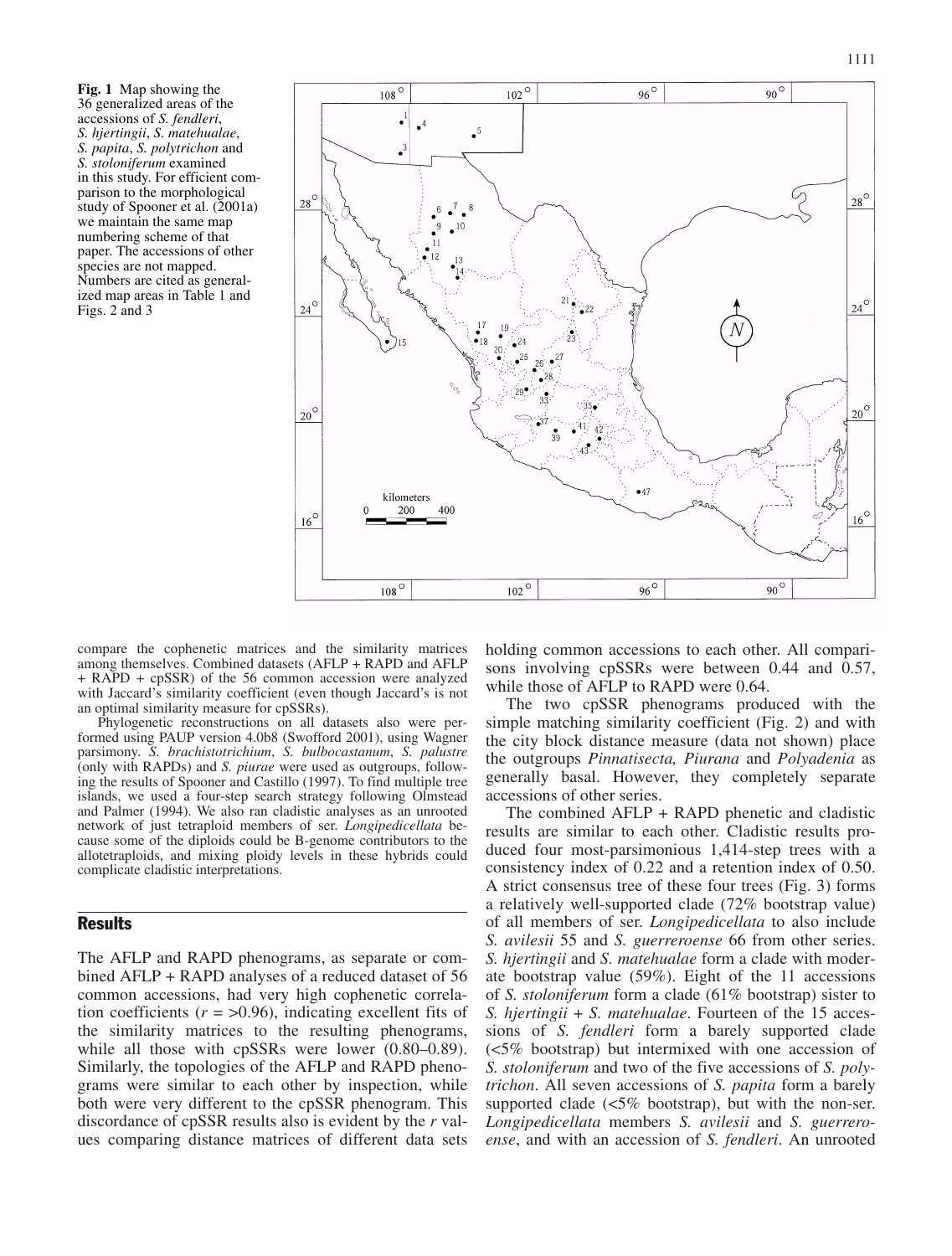

**Fig. 2** UPGMA phenogram (simple matching distance coefficient) of the entire cpSSR dataset. Accession numbers and map localities as in Table 1

analysis of just tetraploid members of ser. *Longipedicellata* provides clades very similar to Fig. 3 and does not change our conclusions regarding ser. *Longipedicellata*.

## **Discussion**

This study was intended to see if there was molecular support for the six widely accepted wild potato species in ser. *Longipedicellata*. Earlier authors (Correll 1962; Hawkes 1990) have noted the extreme difficulty in circumscribing the species of ser. *Longipedicellata*. Morphological results (Spooner et al. 2001a) suggested that there were at best only three species in series *Longipedicellata*: (1) *S. polytrichon*, (2) *S. hjertingii* (including *S. matehualae*), and (3) *S. stoloniferum* (including *S. fendleri* and *S. papita*). That morphological study

showed these species to be supported only by a series of character states exhibiting overlapping ranges with other species (polythetic support, Sokal and Sneath 1963). This was especially true for *S. polytrichon*, supported only by a canonical variate analysis, but not by a principal components analyses that intermixed *S. polytrichon* with many other species. Putative *S. polytrichon* diagnostic characters of spreading pubescence, enlarged terminal leaflets and white corollas varied tremendously in this species (Spooner et al. 2001a, Figs. 3, 4), and it is impossible to unambiguously identify many specimens. It is untenable to continue to recognize all six species of ser. *Longipedicellata* in light of these results.

The chloroplast DNA microsatellite results are completely discordant with AFLP and RAPD results and greatly intermix species. Different molecular results of the same taxa are rarely completely concordant (Wendel and Doyle 1998), and microsatellite results are frequently very discordant with other molecular data (Milbourne et al. 1997; Russell et al. 1997). The great cpSSR discordance could be a function of the low numbers of markers (10 as scored as alleles in a locus, 44 when scored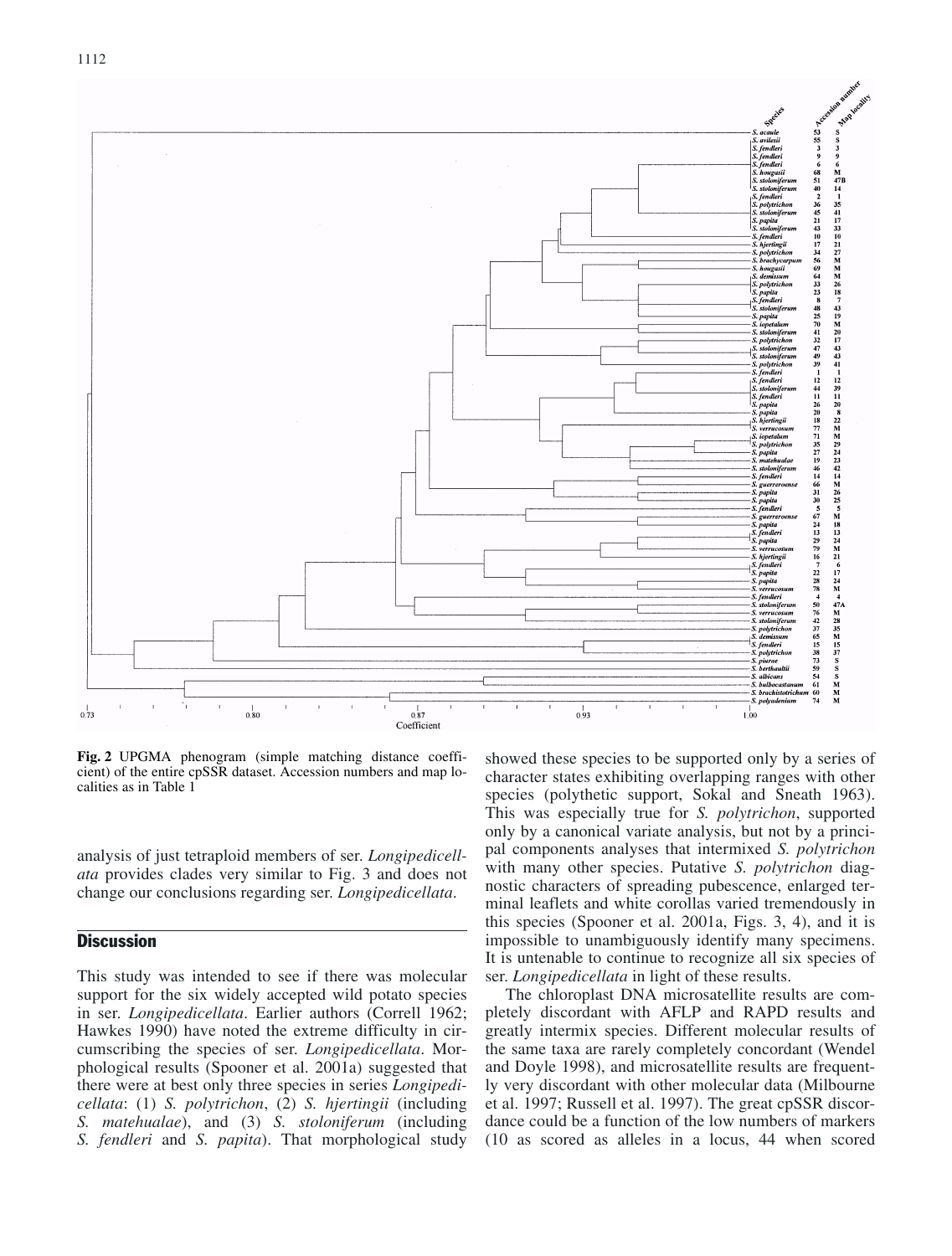**Fig. 3** The strict consensus tree of four equally parsimonious 1,414-step Wagner trees, with bootstrap values



as separate characters, vs 79 for RAPDs and 419 for AFLPs). Another possible cause for discordance of cpSSR results may be the predominantly maternal inheritance of cpDNA in *Solanum* (Corriveau and Coleman 1988) and a separate history of chloroplasts because of hybrid origins (Wendel and Doyle 1998). If these cpSSR data are providing a true phylogenetic signal, it suggests a history of extensive separate and independent origins of members of ser. *Longipedicellata*, a hypothesis that needs further testing with genome-specific markers, as has been done with allotetraploids of *Elymus* with singlecopy nuclear-encoded "waxy" gene sequences (Mason-Gamer 2001).

Many accessions of *S. stoloniferum* cluster in AFLP and RAPD analysis except for *S. stoloniferum* accessions 40, 44 and 45. One of the three accessions of *S. stoloniferum* (40) was collected in northern Mexico, and could be a misidentified *S. fendleri*, as the former was believed to occur in central to southern Mexico and the latter in northern Mexico. Our inspection of living plants of accessions 40, however, show it not to possess any of the clear traits previously used to distinguish *S. fendleri* from *S. stoloniferum* (Hawkes 1990). Similarly, our inspection of living plants of accessions 44 and 45 show them not to have any of the obvious traits previously used to distinguish *S. fendleri*. All accessions of *S. papita* form a clade, but with hardly any bootstrap support, and intermixed with three other species.

*Solanum hjertingii* (to include *S. matehualae*) is embedded in other members of ser. *Longipedicellata*. Recently, Olmstead (1995) argued that geographically localized models of speciation typically produce a monophyletic daughter species and remnant paraphyletic progenitor species, and argued that a strict concept for monophyly fails for many species. Olmstead (1995) termed the former apospecies and the latter plesiospecies. Our recog